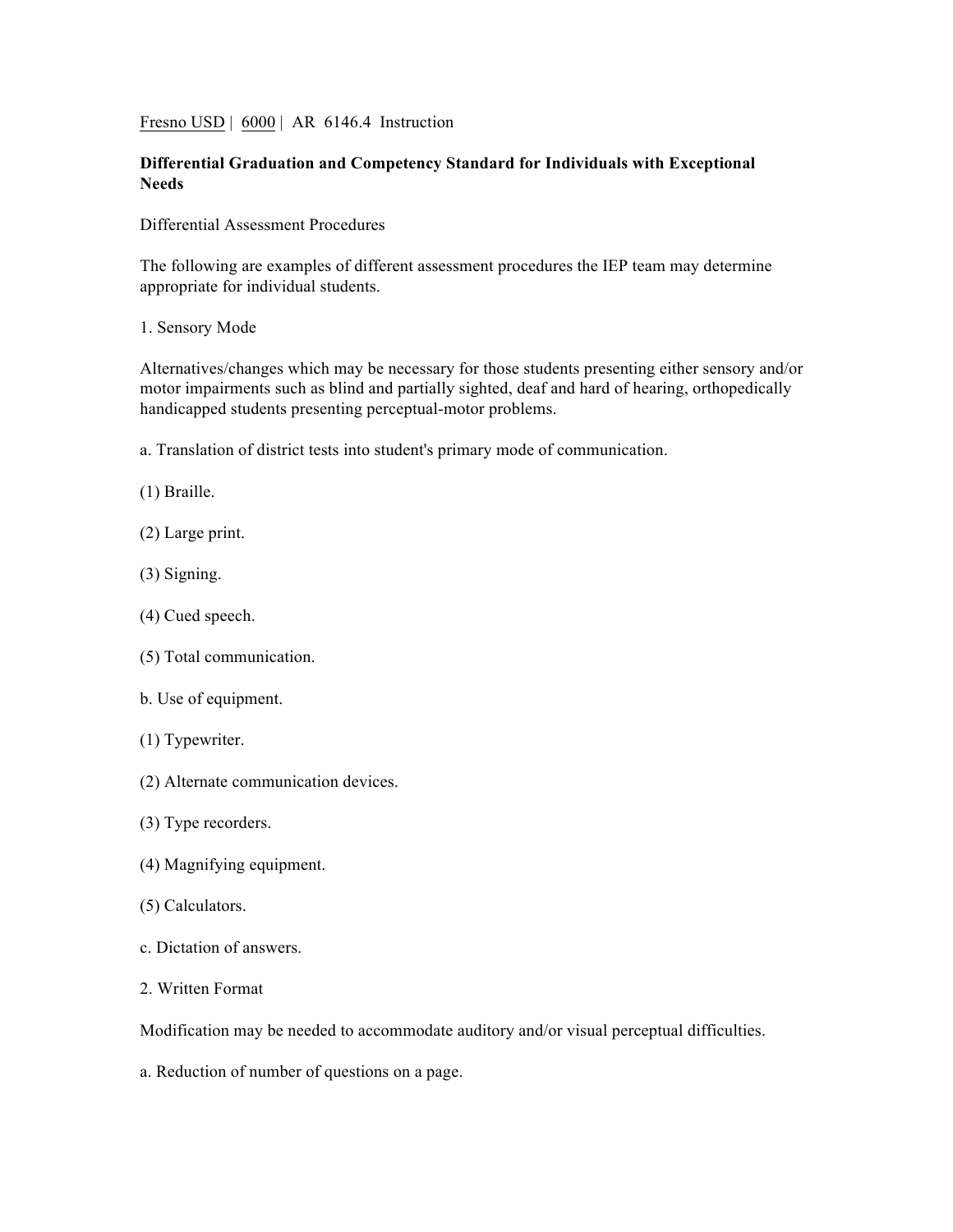b. Allowance for more space on a page between columns and problems.

- c. Use of larger print.
- d. Alternatives to the standard separate answer sheet:
- (1) Student dictates answer teacher marks on answer sheet.
- (2) Student marks answer on test.
- (3) Student works on chalkboard or separate piece of paper.

e. All materials needed to answer the problems on the same page rather than requiring the student to refer back to map or previous reference.

- f. Placement of math problems on graph paper.
- 3. Time Constraints

Modification may be necessary to accommodate difference in rate of response to tasks.

- a. Allowance of more time for each test.
- b. Administration of the test in more than one session.
- c. Provision of more breaks during the testing session.
- 4. Testing Conditions

Modification may be necessary for students with difficulties identified which interfere with their functioning in a large group test situation.

- a. Administration of the test individually or in a small group.
- b. Reading of the directions aloud to the student.
- c. Provision of extra examples when giving instructions.
- d. Repetition and rephrasing of directions until understood.
- e. Provision of individual instructions and examples upon request.

Differential Standards

Differential standards may be considered for elementary students who have not demonstrated success on any of the test items even with differential assessment procedures and have not met IEP goal and objectives for remedial instruction.